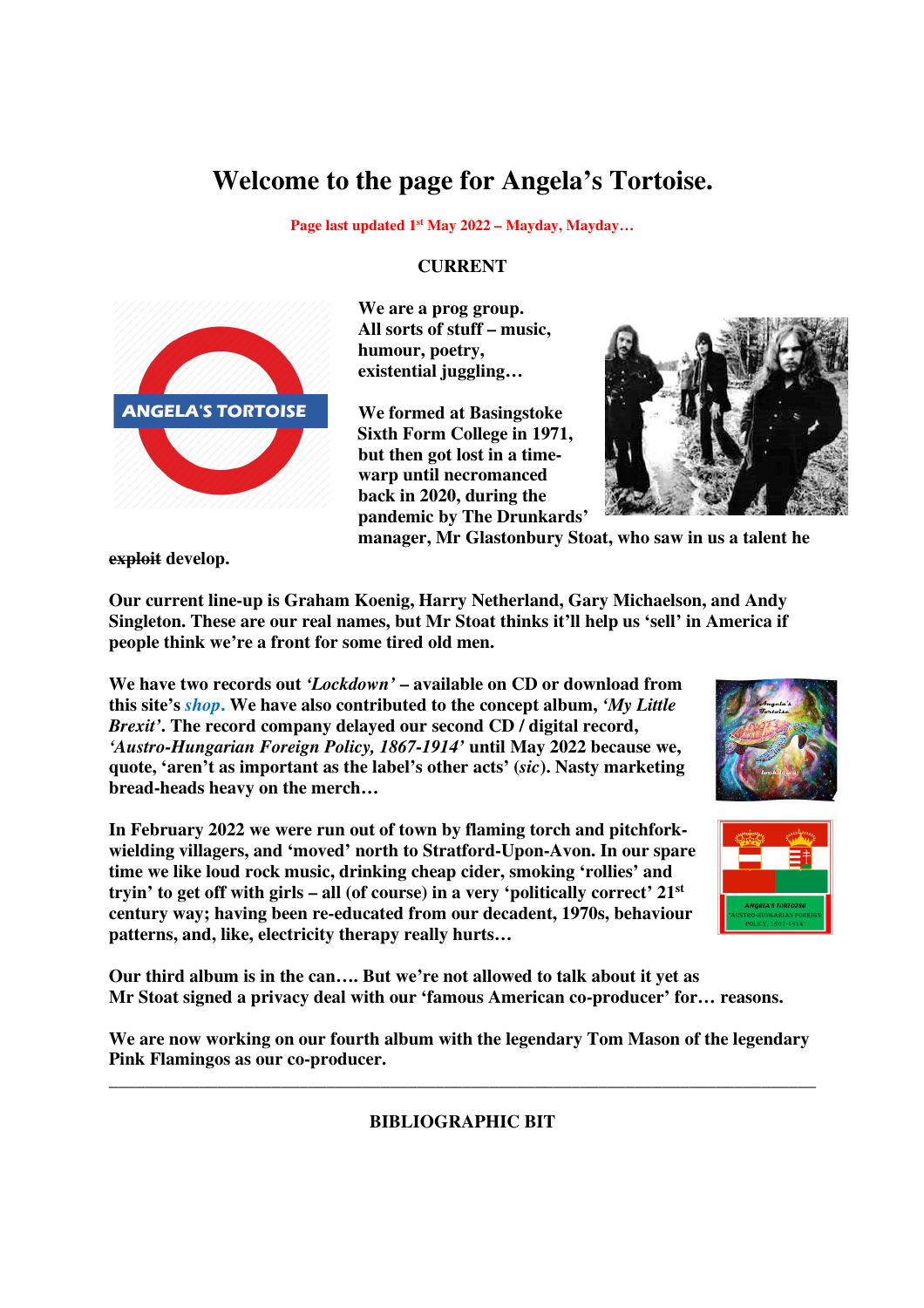## **ANGELA'S TORTOISE BIBLIOGRAPHIC BIT**

*Timings are only given for mastered recordings.* 

**RECORDING SESSION, 27804/2022, Stratford-Upon-Avon (Stratford Studios). PERSONNEL: Angela's Tortoise, Tom Mason. ITEMS RECORDED: Living In the Past, Module 27 (5:08) NOTES: Back to the Open Polytechnic…** 

**RECORDING SESSION, 21/04/2022, Stratford-Upon-Avon (Stratford Studios). PERSONNEL: Angela's Tortoise, Tom Mason. ITEMS RECORDED: Finito ( 1:17) I Know What I Like (In Your Wardrobe) (Remix) / White Rabbit (Remix) / Pretty Vacant (Remix) / Rain (4:35) NOTES: Ideas and remixes for the 4th album – manager Mr Stoat having brought in to produce Tom Mason, drummer in the legendary Pink Flamingos.** *'Rain'* **extended on remix from the original 2021 recording.** 

**RECORDING SESSION, 20/04/2022, Stratford-Upon-Avon (Stratford Studios). PERSONNEL: Angela's Tortoise. ITEMS RECORDED: Doom (2:10) NOTES: Ideas and mixes for the 4th album…**

**RECORDING SESSION, 19/04/2022, Stratford-Upon-Avon (Stratford Studios). PERSONNEL: Angela's Tortoise. ITEMS RECORDED: Welcome To 'Wight Radio' (4:12) / An Inspector Calls (6:15) / The Pink Panzer – Emergency Historian (3:23) NOTES: Ideas and mixes for the 4th album. First session at our new 'home' in South Warwickshire.**

**RECORDING SESSION, 14/01/2022, Basingstoke (Stratford Studios). PERSONNEL: Angela's Tortoise, Dill Spectre. ITEMS RECORDED: Except Trafalgar (Overdubs) NOTES:** *Dysctopia* **also renamed** *Dyscotopia (Kant Touch This)***. Mammoth mixing session for the new (3rd) album based upon Mr Spectre's work over the New year, in New York.**

**RECORDING SESSION, 02-3/01/2022, Basingstoke (Stratford Studios). PERSONNEL: Angela's Tortoise. ITEMS RECORDED: Untitled Retrospective (Instrumental Track) / Untitled Retrospective (2:23) NOTES: No lyrics at first – then eco-warriors.**

**RECORDING SESSION, 30/12/2021, Basingstoke (Stratford Studios). PERSONNEL: Angela's Tortoise, Dill Spectre. ITEMS RECORDED: The Sound Of One Foot Kicking (Overdubs) NOTES: Additional drums recorded at the insistence of arch producer, Dill Spectre….**

**RECORDING SESSION, 25//122021, Basingstoke (Stratford Studios). PERSONNEL: Angela's Tortoise, Dill Spectre. ITEMS RECORDED: Existential Loss (2:43) NOTES: God will not rest these merry gentlemen. After the session Mr Spectre took the tapes away to 'massage'.** 

**RECORDING SESSION, 24//122021, Basingstoke (Stratford Studios). PERSONNEL: Angela's Tortoise. ITEMS RECORDED: Prelude To Mortality (5:48) NOTES: Like Satan – I mean 'Santa' – we work Christmas.** 

**RECORDING SESSION, 22//122021, Basingstoke (Stratford Studios). PERSONNEL: Angela's Tortoise, Dill Spectre. ITEMS RECORDED: Another Door On The Stable Bolted (Pts 1 To 3) (3:53) / Medieval Overdrive (3:21) / No Time To Spy (2:16) NOTES: The Tortoise's own versions of work for Trigger The New Forest Pony (Facebook Page).** 

**RECORDING SESSION, 21-22/12/2021, Basingstoke (Stratford Studios). PERSONNEL: Angela's Tortoise, Dill Spectre. ITEMS RECORDED: Dyscotopia (3:29) NOTES: Keep dancing!**

**RECORDING SESSION, 19-20/12/2021, Basingstoke (Stratford Studios). PERSONNEL: Angela's Tortoise, Dill Spectre. ITEMS RECORDED: Spice In The Wind (5:09) NOTES: The 'single' the company insists upon…**

**RECORDING SESSION, 14-15/12/2021, Basingstoke (Stratford Studios). PERSONNEL: Angela's Tortoise, Olivia Mitchell, Dill Spectre. ITEMS RECORDED: Except Trafalgar (2:51) NOTES: Guest guitarist!**

**RECORDING SESSION, 14/12/2021, Basingstoke (Stratford Studios). PERSONNEL: Angela's Tortoise. ITEMS RECORDED: Santa (2:09) NOTES: Festive fun cover..**

**RECORDING SESSION, 8-9/12/2021, Basingstoke (Stratford Studios). PERSONNEL: Angela's Tortoise, Dill Spectre. ITEMS RECORDED: Roger The Librarian (3:09) NOTES: Social comment**

**RECORDING SESSION, 8/12/2021, Basingstoke (Stratford Studios). PERSONNEL: Angela's Tortoise, Dill Spectre. ITEMS RECORDED: The Sound Of One Foot Kicking (8:03) NOTES: aka** *'Tribute To Tottenham'* 

**RECORDING SESSION, 6/12/2021, Basingstoke (Stratford Studios). PERSONNEL: Angela's Tortoise, Dill Spectre. ITEMS RECORDED: The Ballad of Richard III (On Ice) (5:17) NOTES: Next, after finishing off** *'Serious Moonlight'* 

**RECORDING SESSION, 05-6/12/2021, Basingstoke (Stratford Studios). PERSONNEL: Angela's Tortoise. ITEMS RECORDED: Serious Moonlight (6:38) NOTES: Beethoven's out of copyright, isn't he?** 

**RECORDING SESSION, 04/12/2021, Basingstoke (Stratford Studios). PERSONNEL: Angela's Tortoise. ITEMS RECORDED: Teenage Wasteland (6:56) / I Know What I Like (In Your Wardrobe) (4:10) NOTES: Genesis cover and new song about birth, alienation, God realisation and death…** 

**RECORDING SESSION, 29/11/2021, Basingstoke (Stratford Studios). PERSONNEL: Angela's Tortoise. ITEMS RECORDED: Marvin Gaye Goes Into Currys (Original Mix) (2:21) / Pretty Vacant (3:25) NOTES: Getting experimental.** 

**RECORDING SESSION, 23/11/2021, Basingstoke (Stratford Studios). PERSONNEL: Angela's Tortoise. ITEMS RECORDED: How To Talk To Girls (1:34) NOTES: A self-penned one.**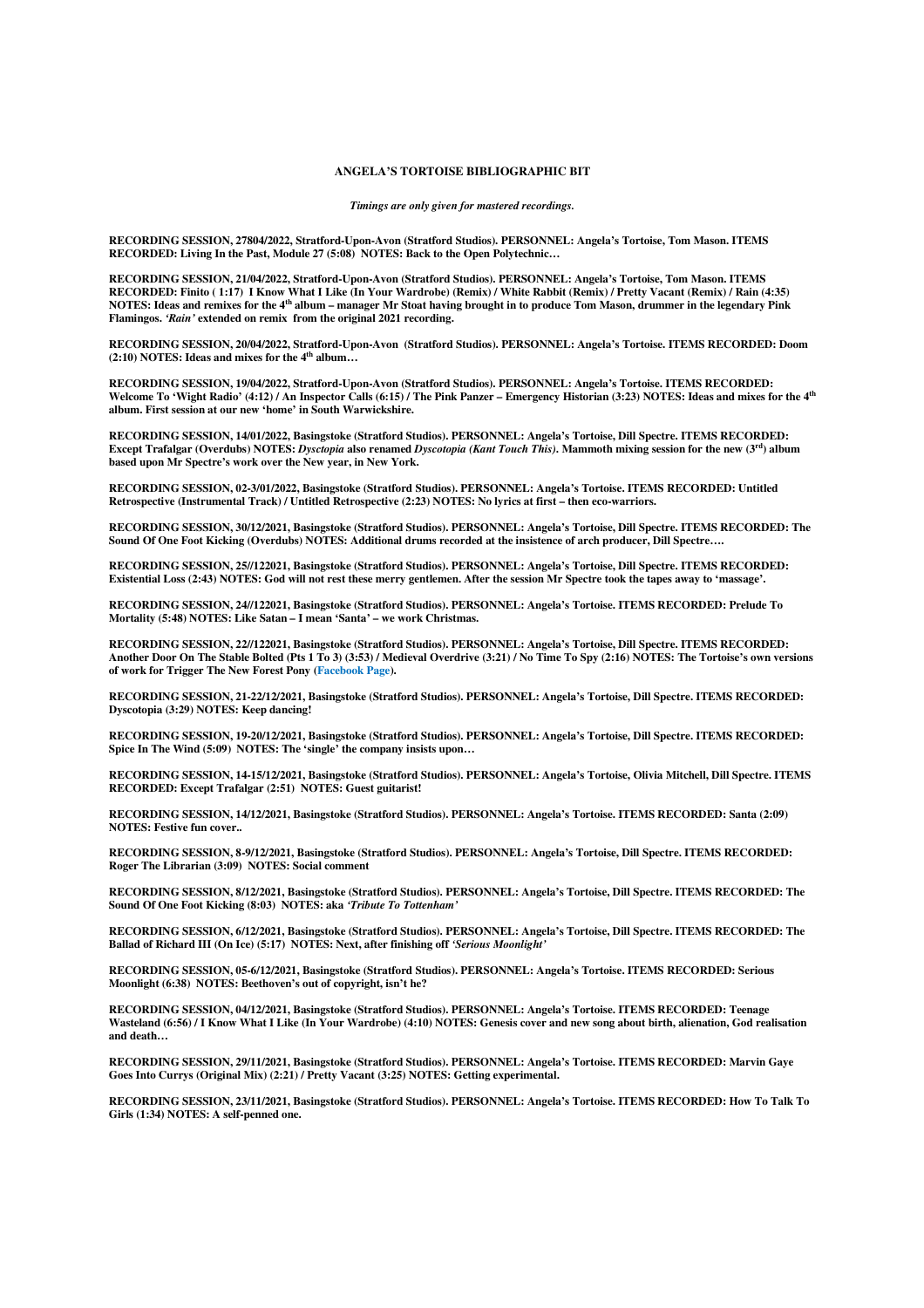**RECORDING SESSION, 19/11/2021, Basingstoke (Stratford Studios). PERSONNEL: Angela's Tortoise. ITEMS RECORDED: Emergency Historian (2:22) NOTES: A self-penned one.** 

**RECORDING SESSION, 13/11/2021, Basingstoke (Stratford Studios). PERSONNEL: Angela's Tortoise. ITEMS RECORDED: The Pink Panzer (1:09) NOTES: Potential opener.** 

**RECORDING SESSION, 05/11/2021, Basingstoke (Stratford Studios). PERSONNEL: Angela's Tortoise. ITEMS RECORDED: White Rabbit (2:54) NOTES: Into The Matrix…** 

**RECORDING SESSION, 16/10/2021, Basingstoke (Stratford Studios). PERSONNEL: Angela's Tortoise. ITEMS RECORDED: Watch The Football (2:00) NOTES: Mitchell/Webb cover…** 

**RECORDING SESSION, 16/10/2021, Basingstoke (Stratford Studios). PERSONNEL: Angela's Tortoise, Pamela Seward. ITEMS RECORDED: Special Relationship (2:06) NOTES: The one where the guys get to work with a real leg end…** 

**RECORDING SESSION, 16/10/2021, Basingstoke (Stratford Studios). PERSONNEL: Angela's Tortoise. ITEMS RECORDED: School Shakespeare (2:53) NOTES: Finished Foil, Arms & Hog cover.** 

**RECORDING SESSION, 07/09 – 08/102021, Basingstoke (Stratford Studios). PERSONNEL: Angela's Tortoise. ITEMS RECORDED: Another Door On The Stable Bolted (Pts 1 To 3) / Medieval Overdrive NOTES: Work for Trigger The New Forest Pony (Facebook Page).** 

**RECORDING SESSION, 11/08/2021, Basingstoke (Stratford Studios). PERSONNEL: Angela's Tortoise. ITEMS RECORDED: School Shakespeare (Take 1) (2:50) NOTES: Foil, Arms & Hog cover.** 

**RECORDING SESSION, 04/07/2021, Basingstoke (Stratford Studios). PERSONNEL: Angela's Tortoise. ITEMS RECORDED: The BBC Radio Solvent Drivetime Show (5:46) NOTES: Digital re-mix and remaster.** 

**RECORDING SESSION, 10/05/2021, Basingstoke (Stratford Studios). PERSONNEL: Angela's Tortoise. ITEMS RECORDED: Will's Agent (5:40) NOTES: Jon Russell cover….** 

**RECORDING SESSION, 30/04/2021, Basingstoke (Stratford Studios). PERSONNEL: Angela's Tortoise. ITEMS RECORDED: Olympus Mons (9:56) NOTES: Psychedelic….** 

**RECORDING SESSION, 12/04/2021, Basingstoke (Stratford Studios). PERSONNEL: Angela's Tortoise. ITEMS RECORDED: The Laughing Gnome (3:05) NOTES: Bowie cover.** 

**RECORDING SESSION, 17/03/2021, Basingstoke (Stratford Studios). PERSONNEL: Angela's Tortoise. ITEMS RECORDED: And Finally… (1:02) NOTES: For the** *'MLB'* **project…** 

**RECORDING SESSION, 14/03/2021, Basingstoke (Stratford Studios). PERSONNEL: Angela's Tortoise. ITEMS RECORDED: Asparagus Overload (4:59) NOTES: Experimental 'music' for the second album.** 

**RECORDING SESSION, 07/03/2021, Basingstoke (Stratford Studios). PERSONNEL: Angela's Tortoise. ITEMS RECORDED: Rain (Original) (3:22) NOTES: Beatles cover for the 'second album'.** 

**RECORDING SESSION, 25/01/2021, Basingstoke (Stratford Studios). PERSONNEL: Angela's Tortoise. ITEMS RECORDED: The Proctologist (5:47) NOTES: Graham Andrews cover.** 

**RECORDING SESSION, 09/01/2021, Basingstoke (Stratford Studios). PERSONNEL: Angela's Tortoise. ITEMS RECORDED: British Covid (2:12) NOTES: Inconvenient Truth cover for the** *'My Little Brexit'* **project.** 

**RECORDING SESSION, 22/12/2020, Basingstoke (Stratford Studios). PERSONNEL: Angela's Tortoise. ITEMS RECORDED: Ready Brexit (1:41) NOTES: For the** *'My Little Brexit'* **project.** 

**RECORDING SESSION, 07/09/2020, Basingstoke (Stratford Studios). PERSONNEL: Angela's Tortoise. ITEMS RECORDED: Dragons (2:47) / Trade Envoy (2:22) NOTES: General Recording.** 

**RECORDING SESSION, 23/06/2020, Basingstoke (Stratford Studios). PERSONNEL: Angela's Tortoise. ITEMS RECORDED: Another BBC3 Reality Show (4:38) / Cake Off (1:33) / Henry (0:36) / Paintball (0:18) / Pride And Prejudice (1:34) / The Y-Files (1:54) / NOTES: For the** *'My Little Brexit'* **project… and general recording.** 

**RECORDING SESSION, 17/06/2020, Basingstoke (Stratford Studios). PERSONNEL: Angela's Tortoise. ITEMS RECORDED: Das Booten Larken (1:41) NOTES: Mitchell parody.** 

**RECORDING SESSION, 15/06/2020, Basingstoke (Stratford Studios). PERSONNEL: Angela's Tortoise. ITEMS RECORDED: Track And Trace (0:40) NOTES:** *Object trouve***.** 

**RECORDING SESSION, 10/06/2020, Basingstoke (Stratford Studios). PERSONNEL: Angela's Tortoise. ITEMS RECORDED: Hit Covid For Six (3:00) NOTES: Mitchell topical sketch.** 

**RECORDING SESSION, 09/06/2020, Basingstoke (Stratford Studios). PERSONNEL: Angela's Tortoise. ITEMS RECORDED: The Fletchers, Episode 299 (4:52) NOTES: Mitchell** *'Archers'* **parody.** 

**RECORDING SESSION, 02/06/2020, Basingstoke (Stratford Studios). PERSONNEL: Angela's Tortoise. ITEMS RECORDED: Britain Wins Eurovirus Contest (1:26) NOTES: Private Eye cover.**